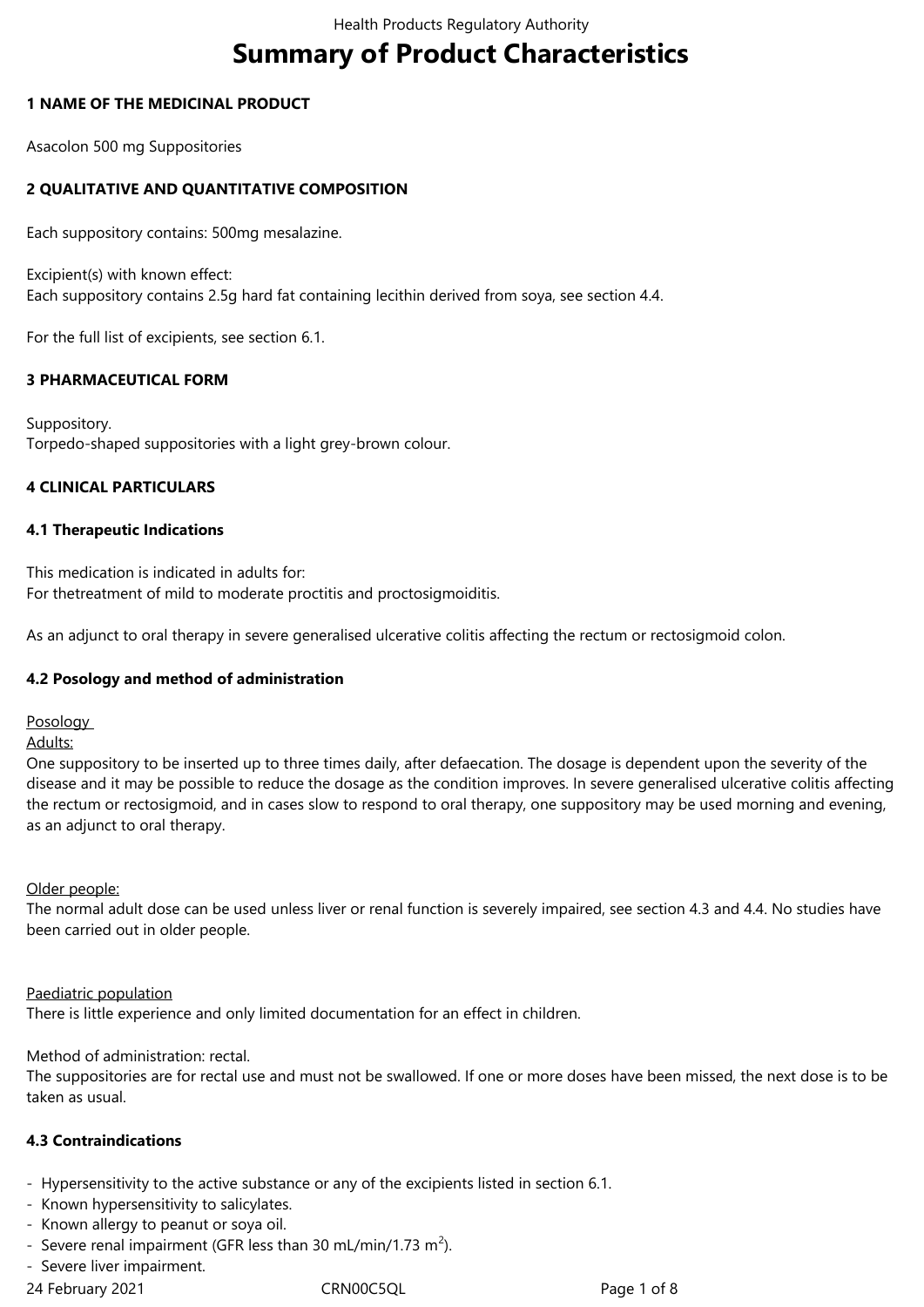- Children under 2 years of age.

### **4.4 Special warnings and precautions for use**

Blood tests (differential blood count, liver function parameters such as ALT or AST; serum creatinine) and urinary status (dip sticks) should be determined prior to and during treatment, at the discretion of the treating physician. As a guideline, follow-up tests are recommended 14 days after commencement of treatment and then every 4 weeks for the following 12 weeks. If the findings are normal, follow-up tests should be carried out every three months. If additional signs appear, these tests should be performed immediately.

### Renal impairment

Asacolon should not be used in patients with impaired renal function. Caution should be exercised in patients with raised serum creatinine or proteinuria. The possibility of mesalazine-induced nephrotoxicity should be suspected in patients developing impairment of renal function during treatment.

Treatment with Asacolon should be stopped immediately if there is evidence of renal impairment and patients should seek immediate medical advice.

### **Nephrolithiasis**

Cases of nephrolithiasis have been reported with the use of mesalazine including stones with a 100% mesalazine content. It is recommended to ensure adequate fluid intake during treatment.

### Severe cutaneous adverse reactions

Severe cutaneous adverse reactions (SCARs), including Stevens-Johnson syndrome (SJS) and toxic epidermal necrolysis (TEN), have been reported in association with mesalazine treatment.

Mesalazine should be discontinued, at the first appearance of signs and symptoms of severe skin reactions, such as skin rash, mucosal lesions, or any other sign of hypersensitivity.

### Blood dyscrasia

Serious blood dyscrasia has very rarely been reported. Asacolon therapy should be stopped immediately if there is a suspicion or evidence of blood dyscrasia (signs of unexplained bleeding, bruising, purpura, anemia, persistent fever or sore throat), and patients should seek immediate medical advice.

### Hepatic impairment

There have been reports of increased liver enzyme levels in patients taking preparations containing mesalazine. Caution is recommended if Asacolon is administered to patients with liver impairment. Blood tests (liver function parameters such as ALT or AST) should be performed prior to and during treatment, at the discretion of the treating physician. As a guideline, follow-up tests are recommended 14 days after commencement of treatment, then a further two to three tests at intervals of 4 weeks. If the findings are normal, follow-up tests should be carried out every 3 months. If additional symptoms occur, these tests should be performed immediately.

### Cardiac hypersensitivity reactions

Mesalazine-induced cardiac hypersensitivity reactions (myo- and pericarditis) have been rarely reported with Asacolon. In case of previous mesalazine-induced cardiac hypersensitivity Asacolon must not be reintroduced. Caution should be taken in patients with previous myo- and pericarditis of allergic background regardless of its origin.

### Pulmonary disease

Patients with pulmonary disease, in particular asthma, should be very carefully monitored during a course of treatment with Asacolon.

### Adverse drug reactions to Sulphasalazine

Patients with a history of adverse drug reactions to sulphasalazine, therapy should be kept under close medical supervision. Treatment must be stopped immediately if acute symptoms of intolerance occur such as abdominal cramps, acute abdominal pain, fever, severe headache and rash.

### Gastric and duodenal ulcers

In case of existing gastric or duodenal ulcers treatment should begin with caution based on theoretical grounds.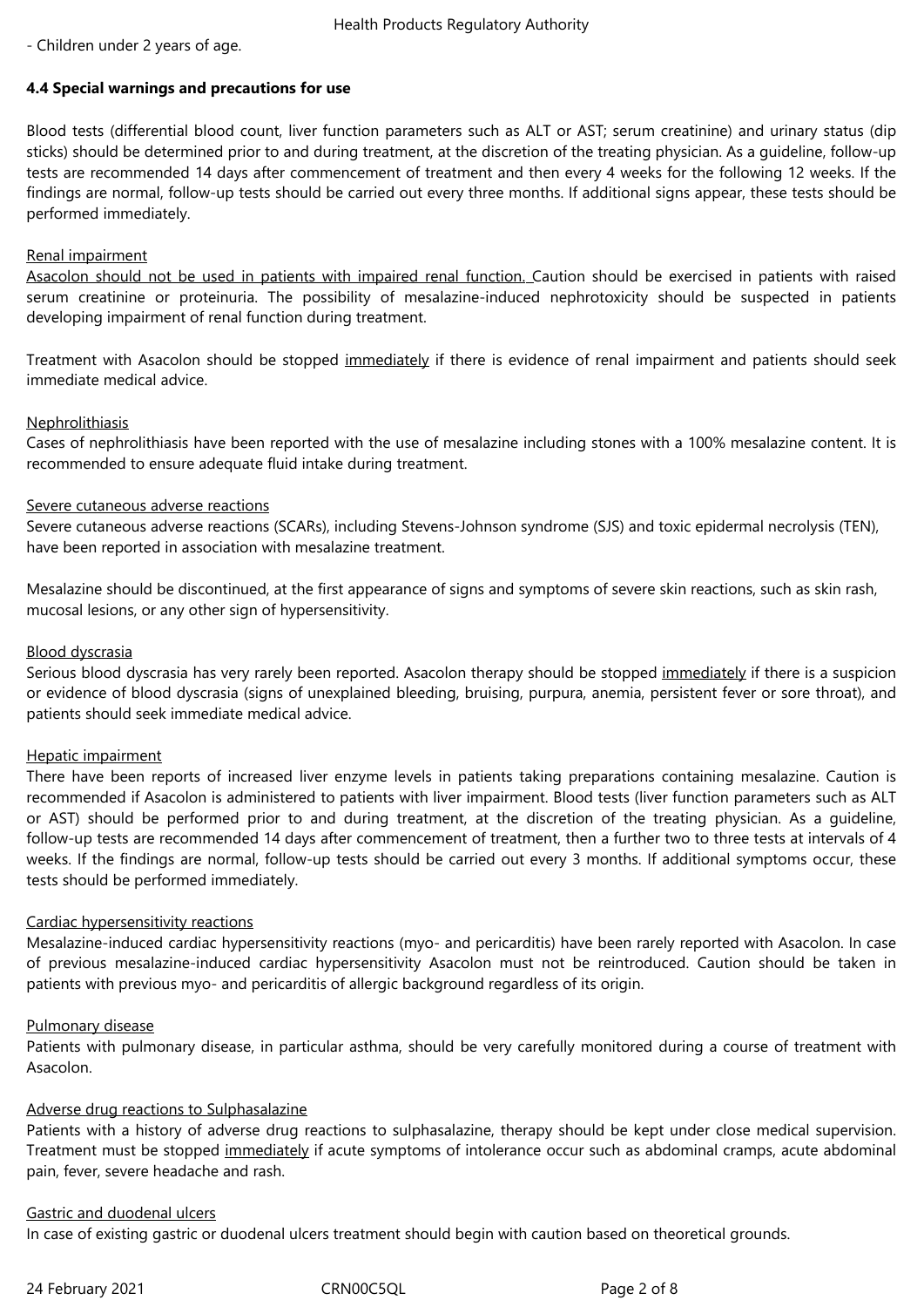#### Health Products Regulatory Authority

#### Older people

Use inolder people should be handled with caution and the product should only be prescribed to patients having a normal or non-severely impaired liver and renal function, see section 4.3.

### Paediatric population

There is little experience and only limited documentation for an effect in children.

### **4.5 Interaction with other medicinal products and other forms of interactions**

### *No interaction studies have been performed.*

There is weak evidence that mesalazine might decrease the anticoagulant effect of warfarin.

In patients who are concomitantly treated with azathioprine, or 6-mercaptopurine or thioguanine a possible increase in the myelosuppressive effects of azathioprine or 6-mercaptopurine, or thioguanine should be taken into account. As a result, life-threatening infection can occur. Patients should be closely observed for signs of infection and myelosuppression. Haematological parameters, especially the leukocyte, thrombocyte and lymphocyte cell counts should be monitored regularly (weekly), especially at initiation of such combination therapy (see section 4.4). If white blood cells are stable after 1 month, testing every 4 weeks for the following 12 weeks followed by 3 monthly monitoring intervals appears to be justified.

### **4.6 Fertility, pregnancy and lactation**

### **Pregnancy**

There are no adequate data on the use of Asacolon in pregnant women. However, data from a limited number (627) of exposed pregnancies indicate no adverse effect of mesalazine on the pregnancy or on the health of the foetus/newborn child.To date no other relevant epidemiologic data are available.

In one single case after long-term use of a high dose of mesalazine (2-4 g, orally) during pregnancy, renal failure in a neonate was reported.

Animal studies on oral mesalazine do not indicate direct or indirect harmful effects with respect to pregnancy, embryonic/foetal development, parturition or postnatal development. Asacolon should only be used during pregnancy if the potential benefit outweighs the possible risk.

### Breast-feeding

N-acetyl-5-aminosalicylic acid and to a lesser degree mesalazine are excreted in breast milk. The clinical significance of this has not been determined. Only limited experience during lactation in women is available to date. Hypersensitivity reactions such as diarrhoea in the infant cannot be excluded.Therefore, Asacolon should only be used during breast-feeding, if the potential benefit outweighs the possible risk. If the infant develops diarrhoea, breast-feeding should be discontinued.

### Fertility

No effects on fertility have been observed.

### **4.7 Effects on ability to drive and use machines**

Asacolon has no or negligible influence on the ability to drive and use machines.

### **4.8 Undesirable effects**

|  | a) | ummarvد | n1 | the | `atot<br>$\cdots$ | วfile |
|--|----|---------|----|-----|-------------------|-------|
|--|----|---------|----|-----|-------------------|-------|

The Asacolon clinical trial database includes 246 patients treated with Asacolon 500 mg Suppositories. The mesalazine doses were in the range of 1.0 g/day to 1.5 g/day, the treatment duration varied between four weeks and twelve months.

24 February 2021 CRN00C5QL Page 3 of 8 Organ specific adverse drug reactions affecting the heart, lungs, liver, kidneys, pancreas, skin and subcutaneous tissue have been reported in association with oral or combined oral and rectal mesalazine administration. Most of these undesirable effects have not been reported following Asacolon 500 mg Suppositories monotherapy, but were observed with oral mesalazine administration. However, it cannot be excluded that these events can also occur with rectal mesalazine use alone.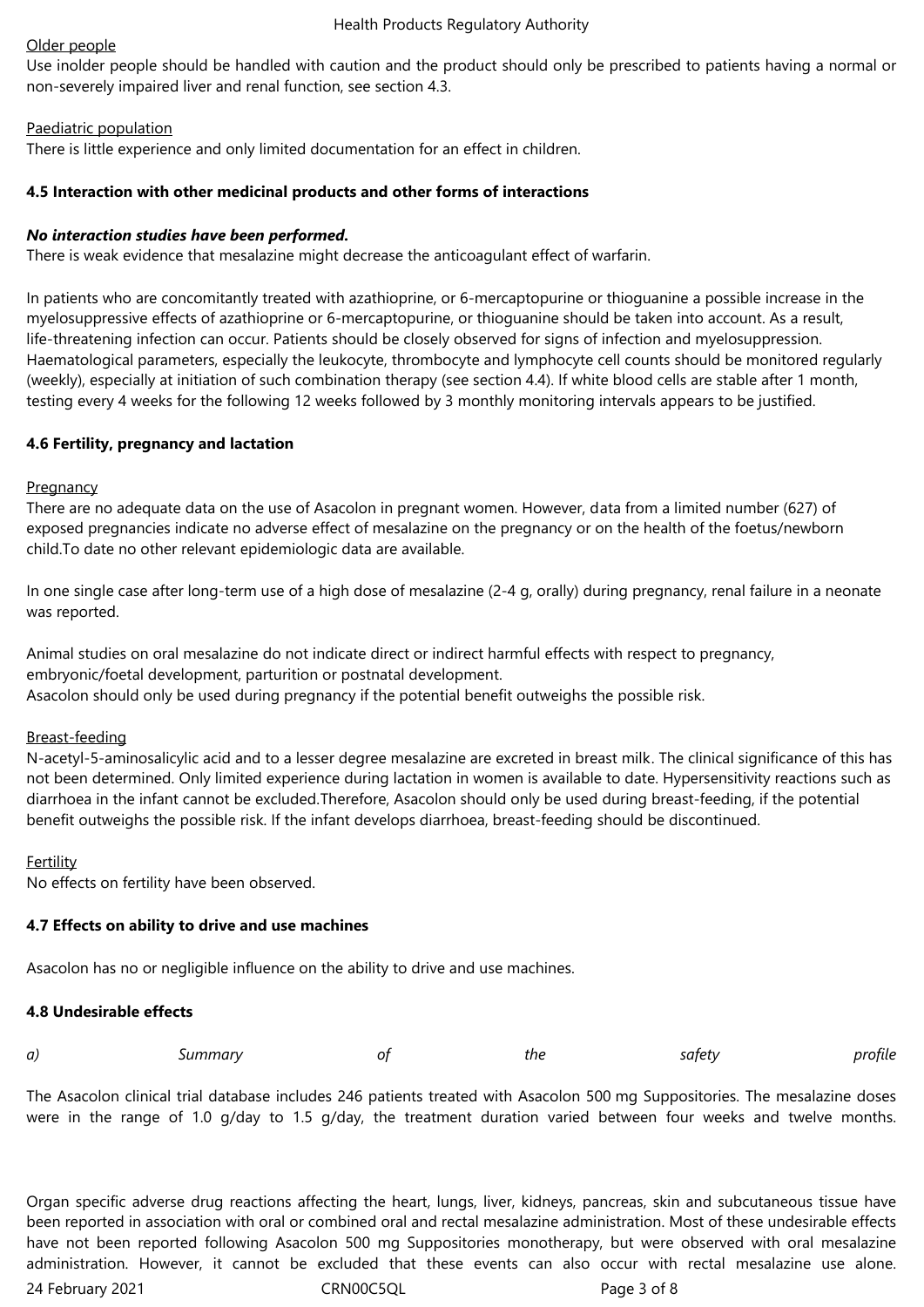Treatment must be stopped immediately if acute symptoms of intolerance occur such as abdominal cramps, acute abdominal pain, fever, severe headache and rash.

Severe cutaneous adverse reactions (SCARs), including Stevens-Johnson syndrome (SJS) and toxic epidermal necrolysis (TEN), have been reported in association with mesalazine treatment (see section 4.4).

| b) | ahulatea<br>. | summarv | ΟŤ | adverse<br>. | reactions |
|----|---------------|---------|----|--------------|-----------|
|----|---------------|---------|----|--------------|-----------|

Undesirable effects relevant for the labelling reported from four double-blind clinical studies and one open label clinical trial, from spontaneous reporting, the literature and the EU Mesalazine Core Safety Profile of 07 April 2011 is listed below. The frequency of some reactions cannot be reliably estimated due to the limitation of the reporting sources.

|                                                                 | Rare<br>(≥ 1/10,000 to<br>< 1/1,000                                  | <b>Very rare</b><br>(< 1/10,000)                                                                                                                                                  | <b>Frequency not known</b> |
|-----------------------------------------------------------------|----------------------------------------------------------------------|-----------------------------------------------------------------------------------------------------------------------------------------------------------------------------------|----------------------------|
| <b>Blood and</b><br>lymphatic<br>system disorders               |                                                                      | altered blood<br>counts (aplastic<br>anemia,<br>agranulocytosis,<br>pancytopenia,<br>neutropenia,<br>leucopenia,<br>thrombocytopeni<br>a).                                        |                            |
| Immune system<br>disorders                                      | $- -$                                                                | hypersensitivity<br>reactions such as<br>allergic exanthema,<br>drug fever, lupus<br>erythematosus<br>syndrome,<br>pancolitis.                                                    |                            |
| <b>Nervous system</b>                                           | headache,                                                            | peripheral                                                                                                                                                                        |                            |
| disorders                                                       | dizziness.                                                           | neuropathy.                                                                                                                                                                       |                            |
| <b>Cardiac</b><br>disorders                                     | myocarditis,<br>pericarditis.                                        | $- -$                                                                                                                                                                             |                            |
| <b>Respiratory,</b><br>thoracic and<br>mediastinal<br>disorders | $- -$                                                                | allergic and<br>fibrotic lung<br>reactions<br>(including<br>dyspnoea, cough,<br>bronchospasm,<br>alveolitis,<br>pulmonary<br>eosinophilia, lung<br>infiltration,<br>pneumonitis). | pleurisy                   |
| Gastrointestinal<br>disorders                                   | abdominal pain,<br>diarrhoea,<br>flatulence,<br>nausea,<br>vomiting. | acute pancreatitis                                                                                                                                                                |                            |
| <b>Hepato-biliary</b><br>disorders                              | $ -$                                                                 | changes in liver<br>function<br>parameters                                                                                                                                        |                            |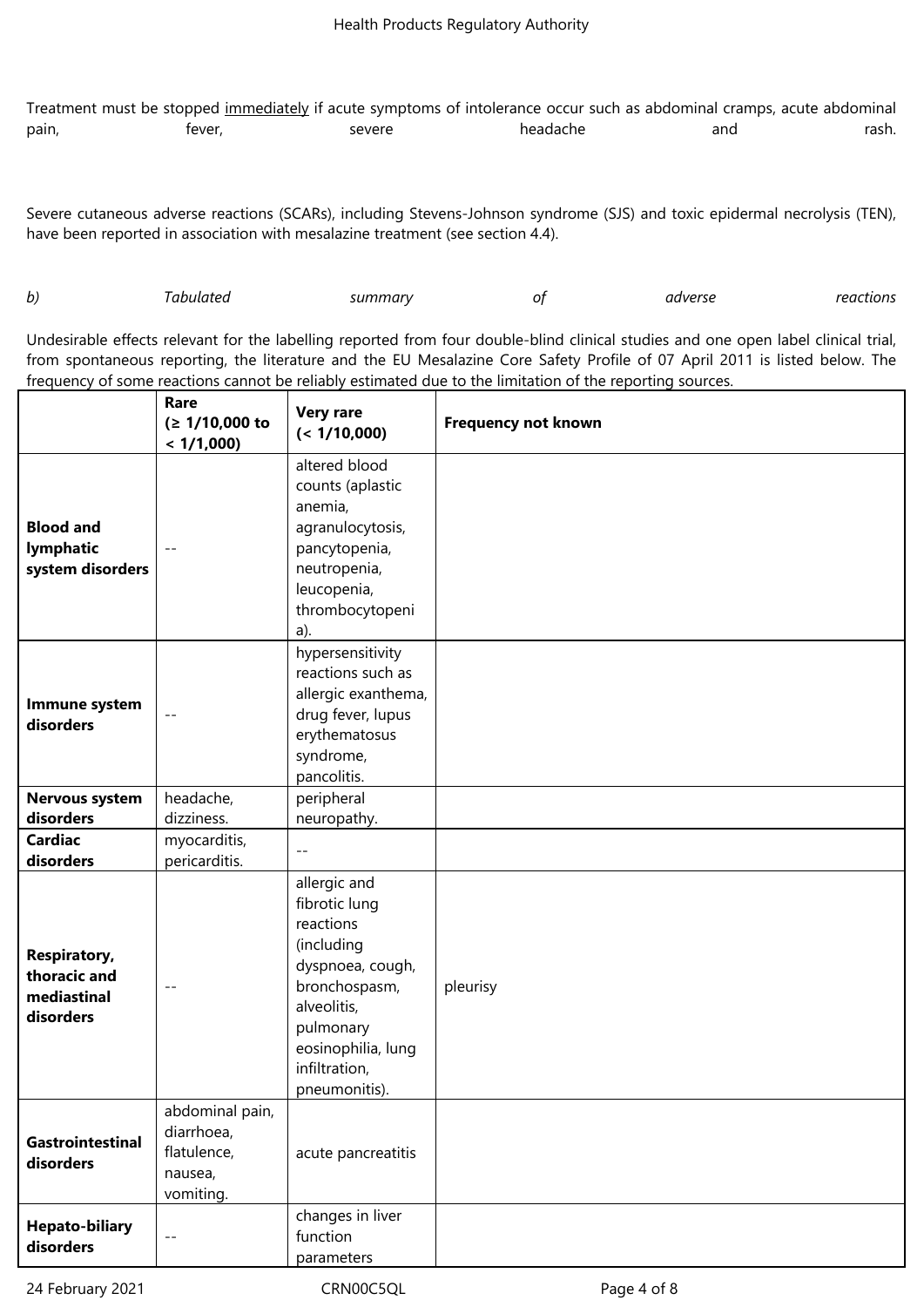|                                                                |                                       | (increase in<br>transaminases and<br>cholestasis<br>parameters),<br>hepatitis,<br>cholestatic<br>hepatitis.                |                                                                                                                                          |
|----------------------------------------------------------------|---------------------------------------|----------------------------------------------------------------------------------------------------------------------------|------------------------------------------------------------------------------------------------------------------------------------------|
| <b>Skin and</b><br>subcutaneous<br>tissue disorders            | photosensitivity*<br>* See section c) | alopecia.                                                                                                                  | Stevens-Johnson syndrome (SJS), toxic epidermal necrolysis (TEN)                                                                         |
| Musculoskeletal,<br>connective<br>tissue and bone<br>disorders |                                       | myalgia, arthralgia.                                                                                                       |                                                                                                                                          |
| <b>Renal and</b><br>urinary<br>disorders                       |                                       | impairment of<br>renal function<br>including acute<br>and chronic<br>interstitial nephritis<br>and renal<br>insufficiency. | Nephrolithiasis**--<br>** see section 4.4 for further information                                                                        |
| Reproductive<br>system and<br>breast disorders                 |                                       | oligospermia<br>(reversible).                                                                                              |                                                                                                                                          |
| General<br>disorders and<br>administration<br>site conditions  |                                       |                                                                                                                            | intolerance to mesalazine with C-reactive protein increased<br>and/or exacerbation of symptoms of underlying disease, local<br>reaction. |
|                                                                |                                       |                                                                                                                            |                                                                                                                                          |

#### *c) Description of selected adverse reactions*

An unknown number of the above undesirable effects are probably associated to the underlying IBD rather than Asacolon/mesalazine medication. This holds true especially for gastrointestinal undesirable effects.

To avoid blood dyscrasia resulting from developing bone marrow depression patients should be monitored with care, see section 4.4.

Under co-administration of immunosuppressive drugs such as azathioprine, or 6-MP or thioguanine life-threatening infection can occur, see section 4.5.

#### Photosensitivity

More severe reactions are reported in patients with pre-existing skin conditions such as atopic dermatitis and atopic eczema.

#### *d) Paediatric population*

There is only limited safety experience with the use of Asacolon Suppositories in the paediatric population. It is expected that the target organs of possible adverse reactions in the paediatric population are the same as for adults (heart, lungs, liver, kidneys, pancreas, skin and subcutaneous tissue).

#### **Reporting of suspected adverse reactions**

Reporting suspected adverse reactions after authorisation of the medicinal product is important. It allows continued monitoring of the benefit/risk balance of the medicinal product. Healthcare professionals are asked to report any suspected

24 February 2021 **CRN00C5QL CRNOOC5QL** Page 5 of 8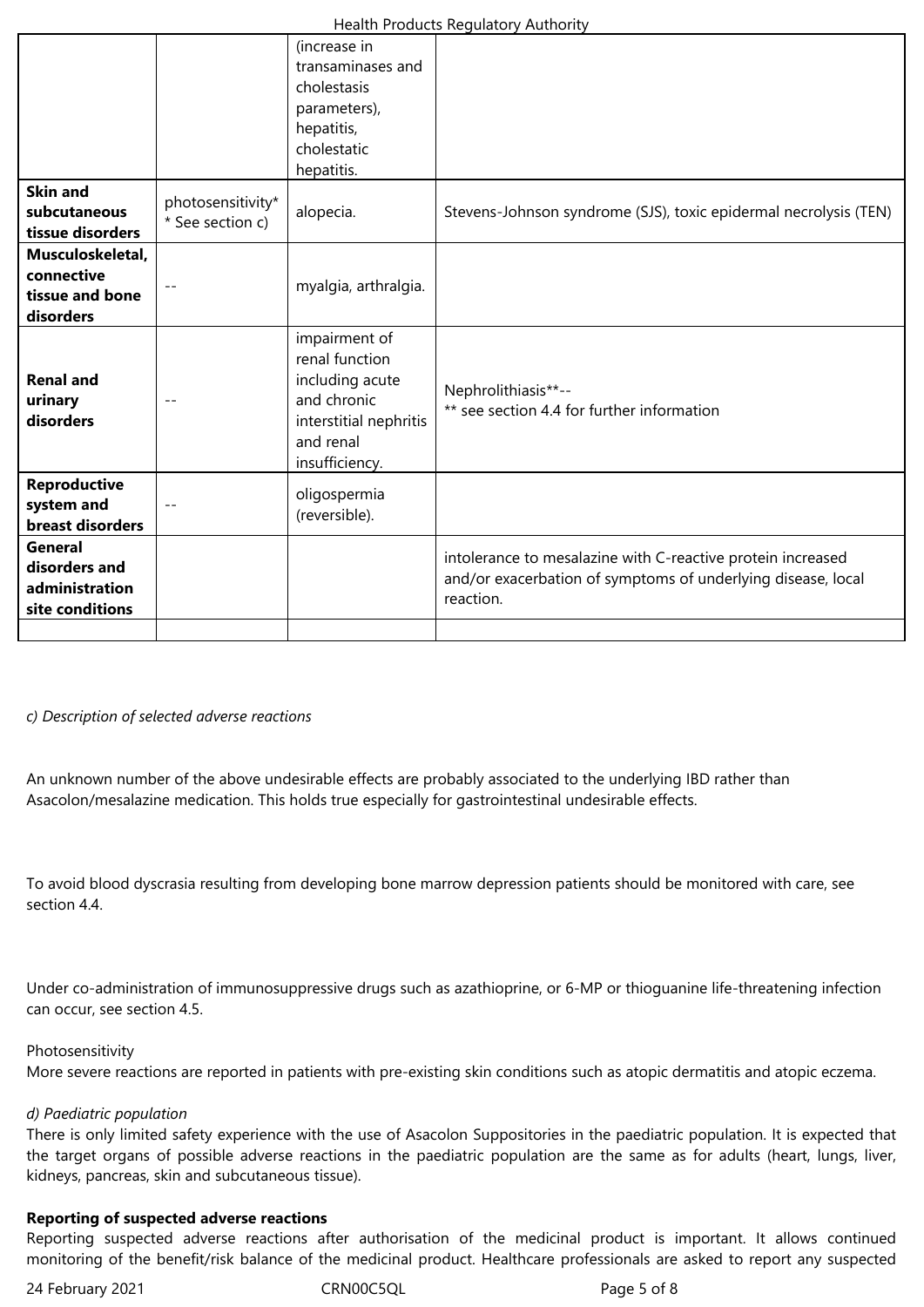#### Health Products Regulatory Authority

adverse reactions via HPRA Pharmacovigilance, Earlsfort Terrace, IRL – Dublin 2; Tel: +353 1 6764971; Fax: +353 1 6762517. Website: www.hpra.ie; E-mail: medsafety@hpra.ie.

### **4.9 Overdose**

There is little data on overdose (e.g. intended suicide with high oral doses of mesalazine), which do not indicate renal or hepatic toxicity. There is no specific antidote and treatment is symptomatic and supportive.

### **5 PHARMACOLOGICAL PROPERTIES**

### **5.1 Pharmacodynamic properties**

Pharmacotherapeutic group: Intestinal anti-inflammatory agents, ATC code: A07EC02

### Mechanism of action

Asacolon contains mesalazine, also known as 5-aminosalicylic acid, which has an anti-inflammatory effect through a mechanism that has not yet been fully clarified. Mesalazine has been shown to inhibit LTB4-stimulated migration of intestinal macrophages and thus may reduce intestinal inflammation by restricting migration of macrophages to inflamed areas. The production of pro-inflammatory leukotrienes (LTB4 and 5-HETE) in macrophages of the intestinal wall is inhibited. Mesalazine has been shown to activate PPAR-γ receptors which counteract nuclear activation of intestinal inflammatory responses.

### Pharmacodynamic effects

Under trial conditions mesalazine inhibited the cyclooxygenase and thus, the release of thromboxane  $B_2$  and prostaglandin E<sub>2</sub>, but the clinical meaning of this effect is still unclear. Mesalazine inhibits the formation of platelet activating factor (PAF). Mesalazine is also an antioxidant; it has been shown to decrease formation of reactive oxygen products and to capture free radicals.

### Clinical efficacy and safety

### *Clinical studies in patients with mild to moderate proctitis and proctosigmoiditis.*

Two prospective, double-blind, placebo controlled studies including 156 patients provided evidence of clinical efficacy for Asacolon 500 mg Suppositories for the induction of remission of mild to moderate proctitis and proctosigmoiditis. In one study, 94 patients with mild to moderate distal proctosigmoiditis (<20 cm) were enrolled. The primary endpoint included clinical, endoscopic and histologic remission rates at one month. Clinical remission was achieved in 22 of 32 (69%) in the 1 g Asacolon group, in 23 of 31 (74%) in the 1.5 g Asacolon group versus 7 of 31 (39%) with placebo.

A second study included 62 patients with mild to moderate ulcerative colitis localized at the distal rectosigmoid region. The primary endpoint included clinical, endoscopic and histologic remission rates at one month.

The clinical outcome of either remission or improvement was achieved in 28 of 32 (88%) in the 500 mg t.i.d Asacolon group versus 10 of 30 (33%) with placebo.

### *Clinical study in patients with quiescent ulcerative proctitis.*

A prospective, double-blind, multicentre trial studied the efficacy and tolerability of Asacolon 500 mg Suppositories in 111 patients with quiescent ulcerative proctitis limited to the rectum (≤ 15 cm from anus) for one year. Clinical outcome assessment was based on cumulative relapse rates at 12 months which were: 3 of 32 (10%) in the 1.0 g/day Asacolon group, 11 of 35 (32%) in the 0.5 g/day Asacolon group and 14 of 29 (47%) in the placebo group.

### **5.2 Pharmacokinetic properties**

### Absorption

Only a proportion of mesalazine contained in the suppositories is absorbed and available to the systemic circulation. The mode of action of mesalazine is local rather than systemic. After a single dose of Asacolon 500 mg Suppositories in healthy volunteers the mean Cmax and Tmax were 211 ng/mL and 2.0 hours for mesalazine and 443 ng/mL and 3.0 hours for N-acetyl mesalazine, respectively. About 43% of mesalazine and about 78% of N-acetyl mesalazine are bound to plasma proteins.

### Distribution

Low concentrations of mesalazine and its N-acetyl metabolite have been detected in human breast milk. The clinical significance of this has not been determined.

## **Biotransformation**

24 February 2021 CRN00C5QL Page 6 of 8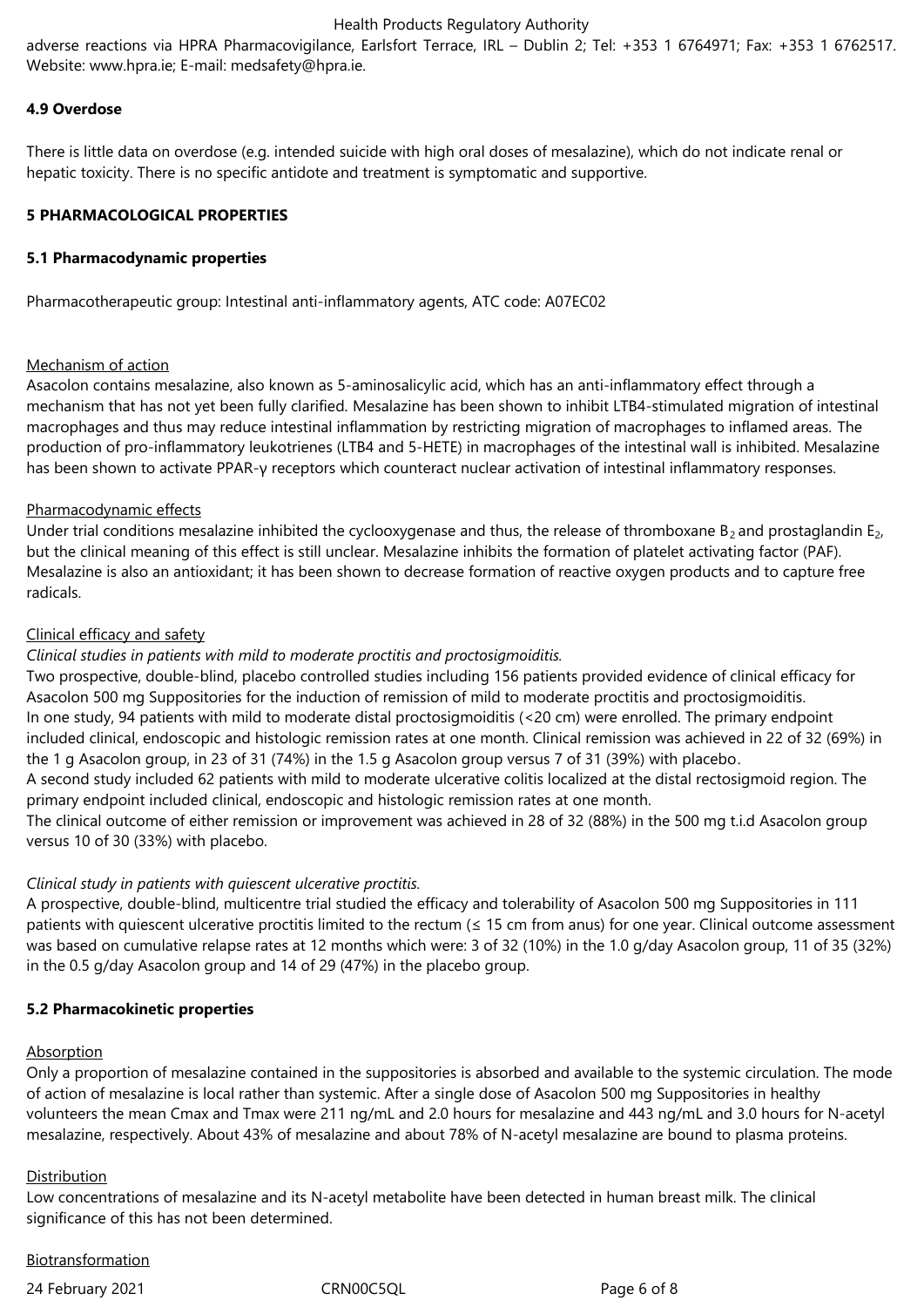#### Health Products Regulatory Authority

Mesalazine is metabolised both by the intestinal mucosa and the liver to the inactive metabolite N-acetyl mesalazine.

#### Elimination

The elimination of mesalazine is essentially faecal and urinary in the form of mesalazine and its N-acetyl metabolite. Mesalazine and the main metabolite N-acetyl mesalazine were reported to have biological half-lives of 4.97 hours and 8.32 hours, respectively, following the use of Asacolon 500 mg Suppositories in healthy volunteers.

Linearity/non-linearity No specific studies have been performed.

Pharmacokinetic/pharmacodynamic relationship(s) No specific studies have been performed.

#### **5.3 Preclinical safety data**

Effects in non-clinical studies were observed only at exposures considered sufficiently in excess of the maximum human exposure indicating little relevance to clinical use.

#### **6 PHARMACEUTICAL PARTICULARS**

#### **6.1 List of excipients**

Hard Fat. Lecithin, derived from soya oil.

#### **6.2 Incompatibilities**

Not applicable.

#### **6.3 Shelf life**

3 years.

### **6.4 Special precautions for storage**

Do not store above 25°C. Do not refrigerate or freeze. Store in a dry place protected from direct heat. Store in the original package in order to protect from light.

#### **6.5 Nature and contents of container**

PVC/polyethylene laminate foil strips of 5 suppositories packed in an outer cardboard carton containing 20 suppositories.

### **6.6 Special precautions for disposal of a used medicinal product or waste materials derived from such medicinal product and other handling of the product**

No special requirements. Any unused product or waste material should be disposed of in accordance with local requirements.

### **7 MARKETING AUTHORISATION HOLDER**

Tillotts Pharma GmbH Warmbacher Strasse 80 DE- 79618 Rheinfelden Germany

### **8 MARKETING AUTHORISATION NUMBER**

PA2018/001/003

24 February 2021 CRN00C5QL Page 7 of 8